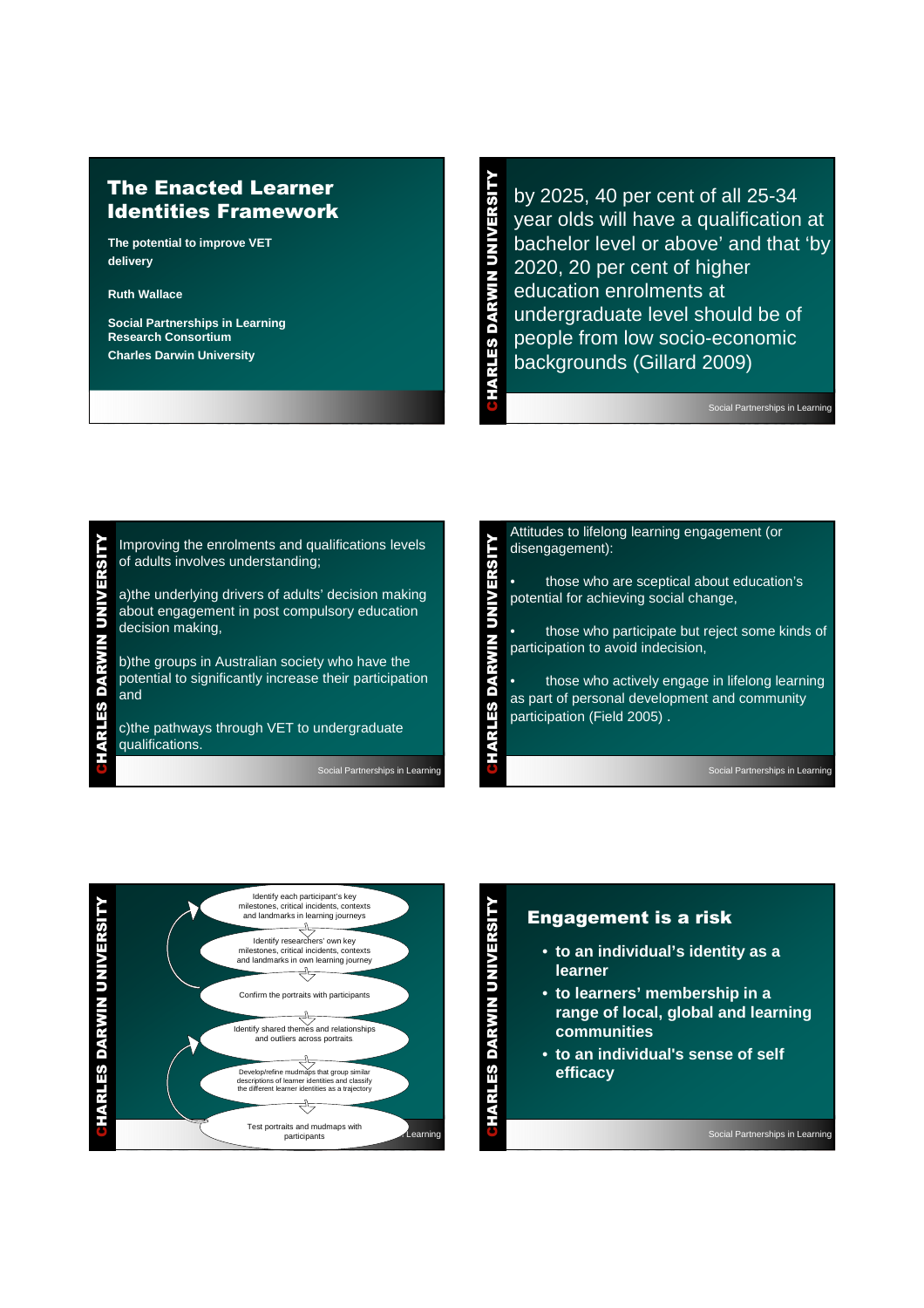# CHARLES DARWIN UNIVERSITY • **Resistant**

– **resisting the transformative effects of learning and maintaining the integrity of the individual's existing learner identity** 

#### **Persistent**

– **trying to adapt to and respond to social processes and identities and mirror the dominant identities sufficiently to complete a qualification**

#### **Transition**

– **experimenting with different learner identities over a short term in a nonlinear order without settling in one identity**

#### • **Enacted**

HARLES DARWIN UNIVERSIT

– **negotiating and actively managing the intersections between the inherent social values and processes**

Social Partnerships in Learning

### Learner Identity Elements

- **Purpose**
- **Networks (bonding, bridging and linking ties**
- **Identity resources**
- **Processes**
- **Alignment of community, family and workplace identities**
- **Sense of Agency**
- **Access to information and resources**

Social Partnerships in Learning

# CHARLES DARWIN UNIVERSITY **HARLES DARWIN UNIVERSITY**

# Implications for VET delivery

- **Learners are engaged in learner identity work**
- **Support services build learner identity and connections**
- **Making the underlying social structures and knowledge processes of formal educational institutions explicit and connecting people to those structures and processes.**

Social Partnerships in Learning

# Implications for VET delivery

- **Providing opportunities to experiment with a range of identities and reflect on what this might mean for their existing identities..**
- **Co-production of knowledge**
- **Recognising the learners strengths and skills as the starting and reference point for learning**

Social Partnerships in Learning

### Implications for VET delivery

- **Normalising empowered identities in difficult situations..Ensure learners have the opportunity to examine the reasons that institutional discrimination occurs and what that means for them and their identity**
- **Providing learning experiences that support people to practise and articulate their decisions about engagement**
- **Work in partnership**

Social Partnerships in Learning

## Thank you

**Contact Ruth Wallace www.cdu.edu.au/centres/spil**

**Ruth.wallace@cdu.edu.au**

Social Partnerships in Learning

CHARLES DARWIN UNIVERSITY

HARLES DARWIN UNIVERSITY

CHARLES DARWIN UNIVERSITY

HARLES DARWIN UNIVERSITY

CHARLES DARWIN UNIVERSITY

**HARLES DARWIN UNIVERSITY.**